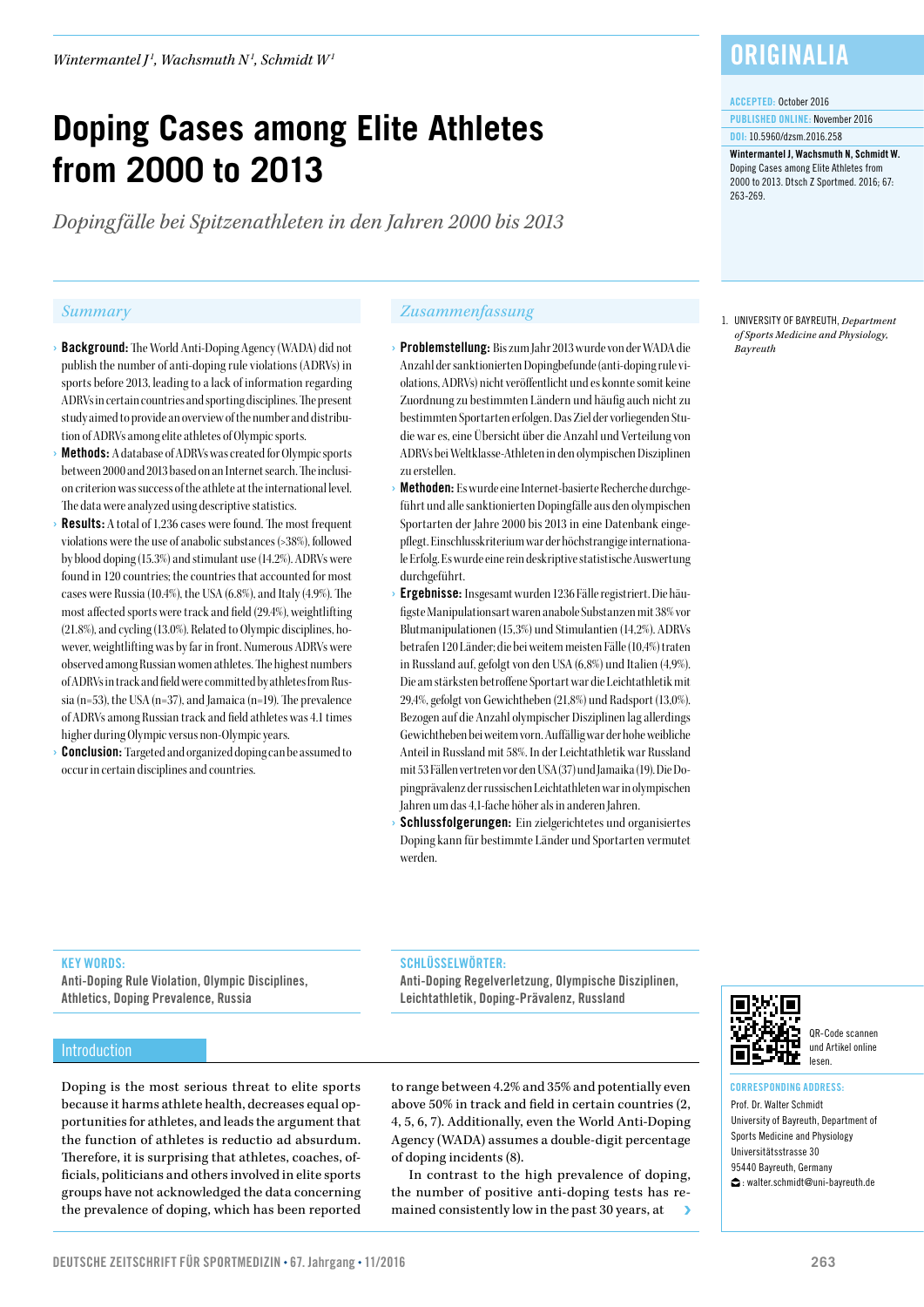

#### Figure 1

Characteristics of anti-doping rule violations (ADRVs) during the years 2000 until 2013: Number of annual ADRVs.



#### Figure 2

Characteristics of anti-doping rule violations (ADRVs) during the years 2000 until 2013: Type of ADRVs, AA=anabolic agents, BM=blood manipulation, ST=stimulants, DR=diuretics, MT=missed tests, CA=cannabinoids, PPS=possession of prohibited substances, CS=corticosteroids, MS=manipulation of samples, UK=un-known.

approximately 2%. For example, in 2012, 4,723 (1.76%) positive tests were detected out of 267,645 total anti-doping tests (1). Until recently, insufficient detection methods were considered the major reason for the discrepancy between the high prevalence of doping and the relatively low number of positive doping cases. However, given the exposure of structural doping practices and the involvement of anti-doping laboratories (e.g., in Russia) of federations and of governmental organizations (15), we can suggest that the high prevalence of doping mentioned above is more realistic than the low number of positive doping cases.

To optimize doping tests and prevention measures, it is important to have accurate information on the current state of doping. However, surprisingly few studies have been conducted on doping cases, even for Olympic sports. Before 2013, neither the WADA nor any national anti-doping organization or sports federation published data on doping cases, enabling crosslinked information of doping in specific countries and sporting disciplines. Beginning in 2013, the WADA began publishing a yearly anti-doping rule violation (ADRV, sanctioned doping cases) report (12). The most recent report described 1,693 doping cases, and the highest number of cases occurred in Russia

(148 cases), followed by Italy (123 cases), India (96 cases), and Belgium and France (both with 91 cases). The sports with the highest number of doping cases were track and field (207 cases) followed by cycling (168 cases) and weightlifting (143 cases). Germany was on the lower end of the scale, with 20 total cases and only one in track and field (14).

Before 2013, neither cross-linked information on doping cases nor data on doping cases in elite athletes were available. Therefore, the current study aimed to provide an overview of the doping cases in the period between the establishment of the WADA and December 2013. Because the inclusion of all doping cases of athletes competing in Olympic disciplines would exceed the scope of this study, we focused on elite international athletes, as defined below. This study was based on a self-created database of the included doping cases and sought to answer the following questions:

- How many doping cases exist among elite athletes who compete in Olympic disciplines?
- For which countries do these elite athletes compete?
- Is there a relationship between certain Olympic sports and the number of doping cases?
- Which substances and methods are used most often to increase performance?

#### **Methods**

#### **Data Acquisition**

This study is based on a self-created database that contains information on doping cases that occurred from the establishment of the WADA on November 10, 1999, to December 31, 2013, among elite athletes competing in Olympic sports and Ironman-distance triathlons. Because of the lack of literature on this topic, the data are primarily based on information from international sports federations, official documents from the WADA, reports from national anti-doping agencies, and reliable articles from newspapers and the Internet. First, we searched the Internet for existing doping lists, which were largely found in non-quotable forums. Second, we sought to verify the identified doping cases in quotable literature (e.g., annual reports of individual sports organizations or reliable newspaper articles). We also determined whether the athletes had been successful in a high-profile sporting event during their career. The exact definition of an elite athlete in this study is described below.

We specifically searched for the following information: name, gender, sport, nationality, year of doping offense, sanction, greatest athletic achievement and type of control process. The search included every Olympic sport until 2012 (excluding baseball and softball). We entered the name of the sport combined with the words "doping", "drugs", "doping case", "doping list", "sanction", "doping suspension" or "disqualification" in English, German, French and Spanish into www.google.com, www.bing.com and the search function of international websites and newspapers (e.g., http://espn.go.com/ and http://www. spiegel.de/). When the name of an athlete was found, a search for documents and articles containing that name was conducted using the same method as above.

In addition to the online search described above, international sports federations were contacted, and annual doping reports were requested. Most of the federations did not provide reports because of a lack of documentation regarding their doping cases. Only the International Swimming Federation (FINA) provided complete detailed lists of the official annual doping cases and offered reports for the last 12 years. The website of the International Weightlifting Federation (IWF) states that all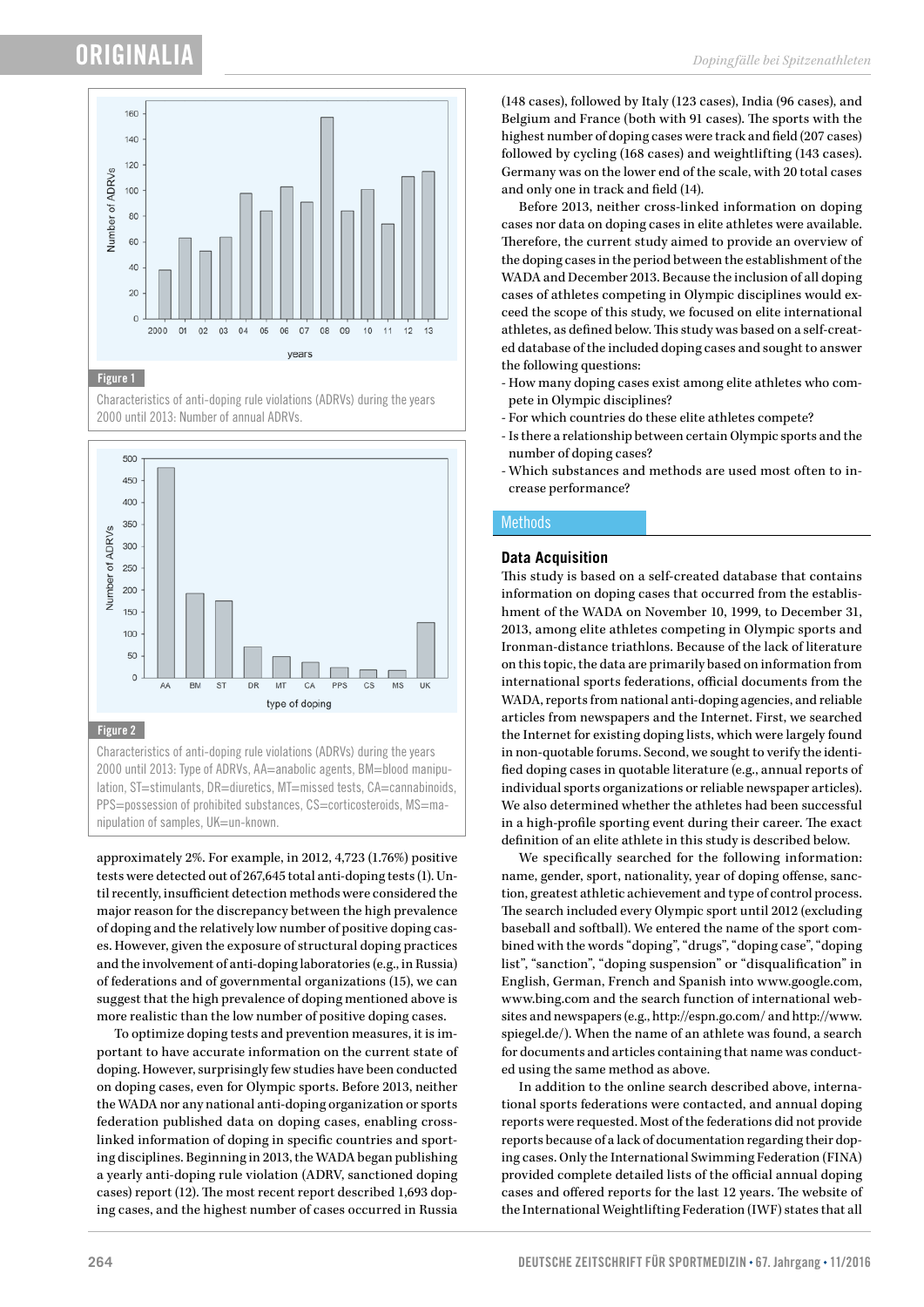sanctioned athletes have been documented in annual reports since 2003. In addition, the International Basketball Federation has published all doping cases occurring in basketball since 2007. The recent requirement that sports federations must report all currently sanctioned athletes facilitated our research for the most recent years. The International Association of Athletics Federations (IAAF), the International Tennis Federation (ITF) and the Union Cycliste Internationale (UCI) provided lists of currently sanctioned athletes.

#### **Characteristics of the Included Athletes**

With the exception of Ironman-distance triathletes, only elite athletes competing in Olympic sports were considered in this study. An elite athlete was defined as an athlete who had achieved one of the following successes at least once in his or her career: placing in the top 20 in the Olympic Games (individual sports), top 15 in the World Championships (individual sports), top 10 in the Olympic Games or World Championships (team sports), top 10 in continental championships, top 10 in the Indoor Track and Field World Championships, top 10 in the World Cup, top 10 in the Big Five (marathon), top 10 in the Ironman Hawaii, top 10 in the general classification of the Tour de France/Giro d'Italia/Vuelta a Espana, or top 40 in the tennis world ranking list; being a World Record holder, a Golden League meeting podium finisher, a Commonwealth Games podium finisher, an Ironman triathlon winner, a stage winner in the Tour de France/Giro d'Italia/Vuelta a Espana, a (stage) winner of the World Tour race, a professional boxer, a National Team member in team sports, or a player for a team in the Bundesliga (soccer), Serie A, Premier League, Primera Division, National Basketball Association, Basketball Bundesliga, Liga ACB, Liga Nacional de Basquet, or National Hockey League; and having a record marathon time of under 2:10 h for men and under 2:24 h for women. Any success had to have been accomplished in the male or female elite categories. Junior Championships, the Masters, U23, and other similar events were not considered in this study. The current paper represents approximately 3.5% of all ADRVs between 2000 and 2013 (see discussion).

#### **Types of Violations, Sports Profiles and Classification of Doping Cases**

For all cases, the type of doping violation was documented, and the cases were classified into groups to conduct better comparisons. Group classifications were based on the WADA Code and consisted of the following groups: Blood manipulation (blood transfusions, erythropoietin use [EPO], or suspicious blood values), anabolic agents, peptide hormones, growth factors, stimulants, cannabinoids, narcotics, agonists, diuretics and other masking agents, missed tests, tampering or attempted tampering with doping control and possession of prohibited substances.

The types of control processes were divided into out-of-competition (OOC) control, in-competition control, ex-post examination of the sample, investigation and confession. For all doping cases, the year of the doping offense was also investigated, as in some cases, this date differed from the initiation of the ban. Furthermore, we distinguished between doping offenses during Olympic and non-Olympic years. To compare the extent of the sanctions, the 'consequences' category was divided into the following groups: a ban of less than 6 months, a ban of 6 to 12 months, a ban of 12 to 24 months, a ban of over 24 months, a lifetime ban or a suspension. In addition, we also noted whether an athlete had a second or third recorded violation.



### Figure 3

Characteristics of anti-doping rule violations (ADRVs) during the years 2000 until 2013: Sports disciplines most affected by ADRVs, A=athletics, WL=weightlifting, CYC=cycling, TS=team sports, SW=swimming, SKI=skiing, FG=fighting, TE=tennis, EQS=equestrian, TRL=triathlon.



#### Figure 4

Characteristics of anti-doping rule violations (ADRVs) during the years 2000 until 2013: Countries most involved in ADRVs, RUS=Russia, I=Italy, E=Spain, D=Germany, BG=Bulgaria, UA=Ukraine, IND=India, BR=Brazil, F=France, GR=Greece, CHN=China, RO=Romania, TR=Turkey, KZ=Kazakhstan.

#### **Statistics**

The descriptive data obtained in this study were analyzed using SPSS Version 21 (IBM, Armonk, NY, USA).

#### **Results**

#### **All Disciplines**

A total of 1,236 cases were found. No doping cases were identified during the relevant periods for the following Olympic sports: trampoline, BMX, modern pentathlon, canoe slalom, archery, snowboarding, ice skating and Nordic combined. In total, 1,149 athletes (93% of all cases) were sanctioned once, and 55 athletes were sanctioned two or more times. In 812 (65.7%) cases, the athletes were male, and in 424 (34.3%), the athletes were female. Furthermore, 771 cases (62.4%) were detected through in-competition testing, 268 (21.7%) through OOC testing, 67 (5.4%) via investigations, 13 (1.1%) via confessions, and 5 (0.4%) via retesting. The cause for the sanction could not be determined in 112 (9.0%) cases.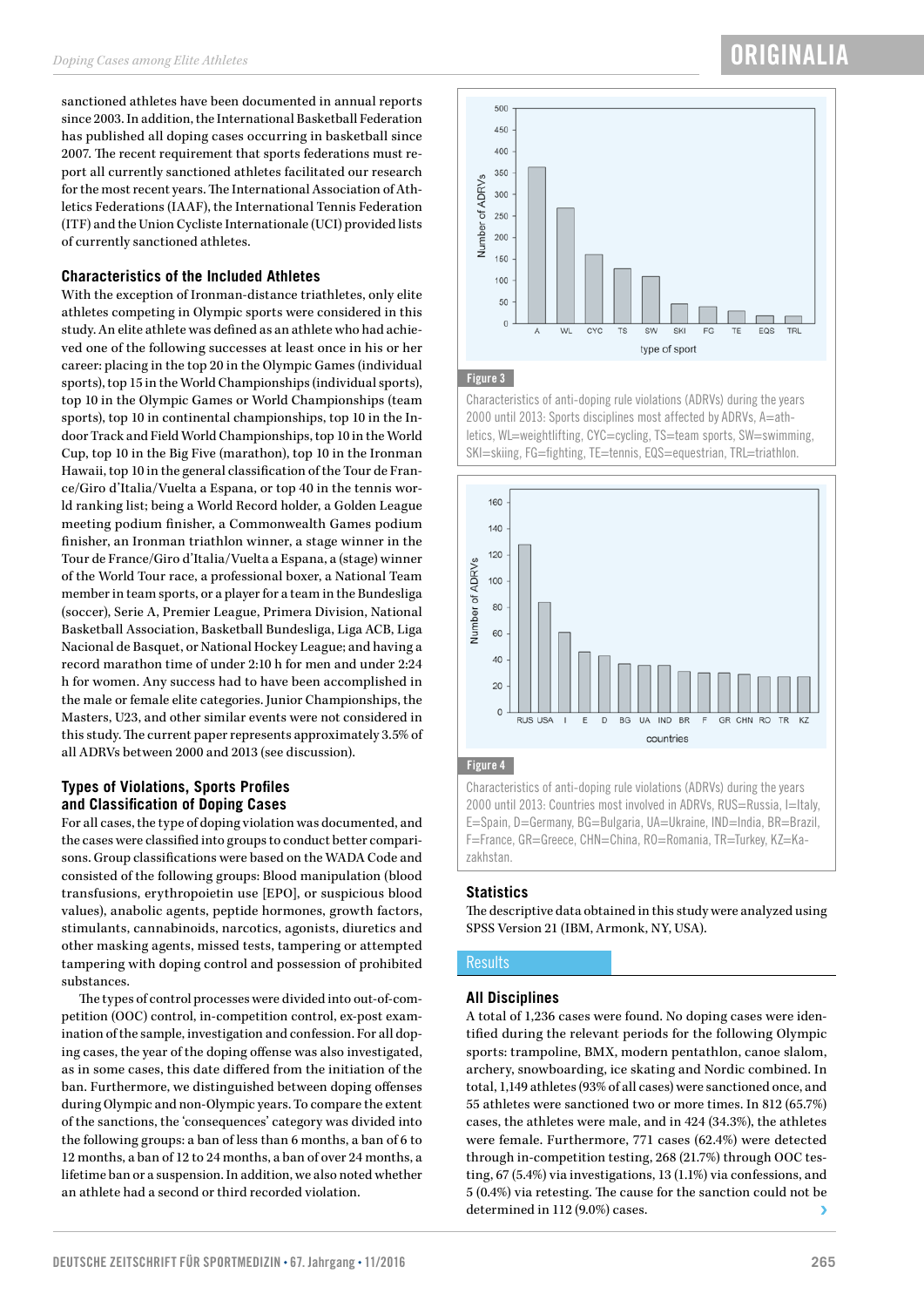## ORIGINALIA

#### Table 1

Doping cases in different sports.

| $\sim$           |       |      |                       |       |     |                |       |      |                 |       |        |
|------------------|-------|------|-----------------------|-------|-----|----------------|-------|------|-----------------|-------|--------|
| <b>ATHLETICS</b> | $N =$ | (%)  | <b>WEIGHT-LIFTING</b> | $N =$ | (%) | <b>CYCLING</b> | $N =$ | (%)  | <b>SWIMMING</b> | $N =$ | $(\%)$ |
| <b>Total</b>     | 364   |      |                       | 269   |     |                | 161   |      |                 | 109   |        |
| <b>Russia</b>    | 53    | 15,6 | <b>Bulgaria</b>       | 27    | 10  | <b>Italy</b>   | 33    | 20.5 | China           | 16    | 14,7   |
| <b>USA</b>       | 37    | 10,2 | India                 | 18    | 6,7 | <b>Spain</b>   | 28    | 17.4 | <b>Brazil</b>   | 15    | 13,8   |
| Jamaica          | 19    | 5,2  | Russia                |       | 6,3 | <b>Belgium</b> | 14    | 8.7  | Russia          | 14    | 12,8   |
| <b>Ukraine</b>   | 18    | 4,9  | Kazakhstan            | 14    | 5,2 | <b>USA</b>     | 12    | 7,5  | Greece, India,  |       |        |
| <b>Morocco</b>   | 17    | 4,7  | Greece                | 12    | 4.5 | Russia         | 10    | 6,2  | <b>USA</b>      |       | 4,6    |

Fig. 1 shows the number of annual doping cases. The number of doping cases increased until the year 2004 and remained relatively stable thereafter, with the exception of the year 2008. During the years of the summer and winter Olympic Games, 416 (33.7%) cases were detected, and the number of cases during non-Olympic years was 820 (66.3%).

The most common type of violation was anabolic agent use (479 cases, 38.8%), followed by blood manipulation (193, 15.6%) and stimulant use (175, 14.2%) (Fig. 2). Diuretics (5.7%) and missed tests (4.0%) were 4th and 5th most common. The reason for the sanction could not be determined in 126 cases (10.2%); however, for the vast majority of these cases, anabolic agent use can be assumed to be the cause of the sanction (see Discussion).

The sport with the most doping cases was track and field (364 cases, 29.4%), followed by weightlifting (269 cases, 21.8%) and cycling (161, 13.0%) (Fig. 3, Tab. 1). Cases of doping were detected in 120 countries. The largest percentage of cases was found in Russia (128 cases, 10.4%), followed by the USA (84 cases, 6.8%), Italy (61 cases, 4.9%), Spain (46 cases, 3.7%), and Germany (43 cases, 3.5%) (see Fig. 4, Tab. 2).

The most common sanction of athletes was a 2-year ban (58.5%), followed by a 1-year ban (13.3%) and a ban for a variable period of time (between 15 days and 9 months). For tennis and soccer, athletes missed a specific number of matches.

#### **Olympic Core Disciplines**

In certain Olympic disciplines (including team sports such as soccer and basketball as well as road cycling and tennis), athletes and federations focused much more on World Championships, professional leagues or international tournaments than to the Olympic Games. To obtain an accurate assessment of the number of disciplines in which the Olympics represent the highlight of an athlete's career, a similar analysis was conducted for the Olympic disciplines after excluding team sports, road cycling, triathlon, and tennis. This analysis revealed 899 cases (517 males and 382 females). A total of 553 cases (61.5%) were detected through in-competition testing, and 207 (23.0%) cases were detected through OOC testing. During Olympic years, 326 (36.3%) cases were found compared with the 573 cases (63.7%) identified during the years between the Olympic Games.

The most common type of violation was anabolic agent use (398 cases, 44.3%) followed by stimulant use (104 cases, 11.7%), blood manipulation (96 cases, 10.7%), diuretic use (49 cases, 5.5%) and missed tests (35 cases, 3.9%). The highest number of cases was found in Russia (113, 12.6%), followed by the USA (56, 6.2%), India (36, 4.0%), Bulgaria (34, 3.8%), and Ukraine (33, 3.6%). Germany ranked 14th, with 19 cases (2.1%).

#### **Individual Countries**

Table 2 shows the doping characteristics of the five countries with the highest doping rates. In Russia, more female athletes (58%) were sanctioned, whereas less than 20% of the cases involved female athletes in Italy and Spain. The most common violations were anabolic agent use and blood manipulation in Russia, whereas anabolic agent use was the most common in the USA, and blood manipulation was the most common in Italy and Spain. Track and field was the most affected discipline in Russia (53 cases) and the USA (37 cases), whereas the most affected discipline was cycling in Italy (33 cases) and Spain (28 cases). In Germany, a relatively high number of doping cases (8 cases) was found in equestrian.

#### **Discussion**

To our knowledge, this descriptive study presents the first compiled set of data on doping cases among elite athletes and is the only cross-linked dataset of cases prior to 2013 that includes information such as the origin of the case, doping method, sports discipline, and type of control process. The most important results are that the doping cases most commonly occurred in Russia (10.4%), followed by the USA and Italy. Furthermore, the sport most frequently associated with doping was track and field (29.4%), followed by weightlifting (21.8%) and cycling (13.0%). Additionally, the most common violation was anabolic agent use (38.8%), followed by blood manipulation (15.6%) and stimulant use (14.2%).

Between 2000 and 2013, the WADA published 55,258 Adverse Analytical Findings (AAF, positive test results), but did not indicate the number of ADRVs until 2013 (1). In two recent ADRV reports, the ratio of ADRVs to AAFs in Olympic disciplines was approximately 0.65 (12, 14). Assuming that this ratio is also valid for the entire course of our study, the current paper represents approximately 3.5% of all ADRVs between 2000 and 2013.

The number of doping cases in this study increased from approximately 40 in 2000 to 100 in 2004 and fluctuated around this number (except in 2008) in the ensuing years (Fig. 1). This pattern roughly corresponds to the number of anti-doping tests administered (117,314 tests in 2000; 274,615 tests in 2008). During this time span, the WADA published a relatively constant percentage of AAFs, at approximately 2%, which most likely corresponds to a 1.3% prevalence of ADRVs (1).

The absolute number of doping cases was highest in track and field, ahead of weightlifting. However, this result does not consider the number of active athletes and disciplines or medals in the respective sports. Therefore, when relating the cases to the number of disciplines (i.e., 47 in track and field, 12 in weightlifting, 34 in swimming), the most cases by far were found in weightlifting (22.4/discipline), followed by track and field (7.7/discipline) and swimming (3.2/discipline). This finding is confirmed by the high number of positive cases identified through retrospective testing following the 2008 and 2012 Olympics, although the violations are not yet sanctioned by anti-doping authorities. The predominance of weightlifting is also supported by the number of positive analytical findings reported in the sport; e.g., in 2013, the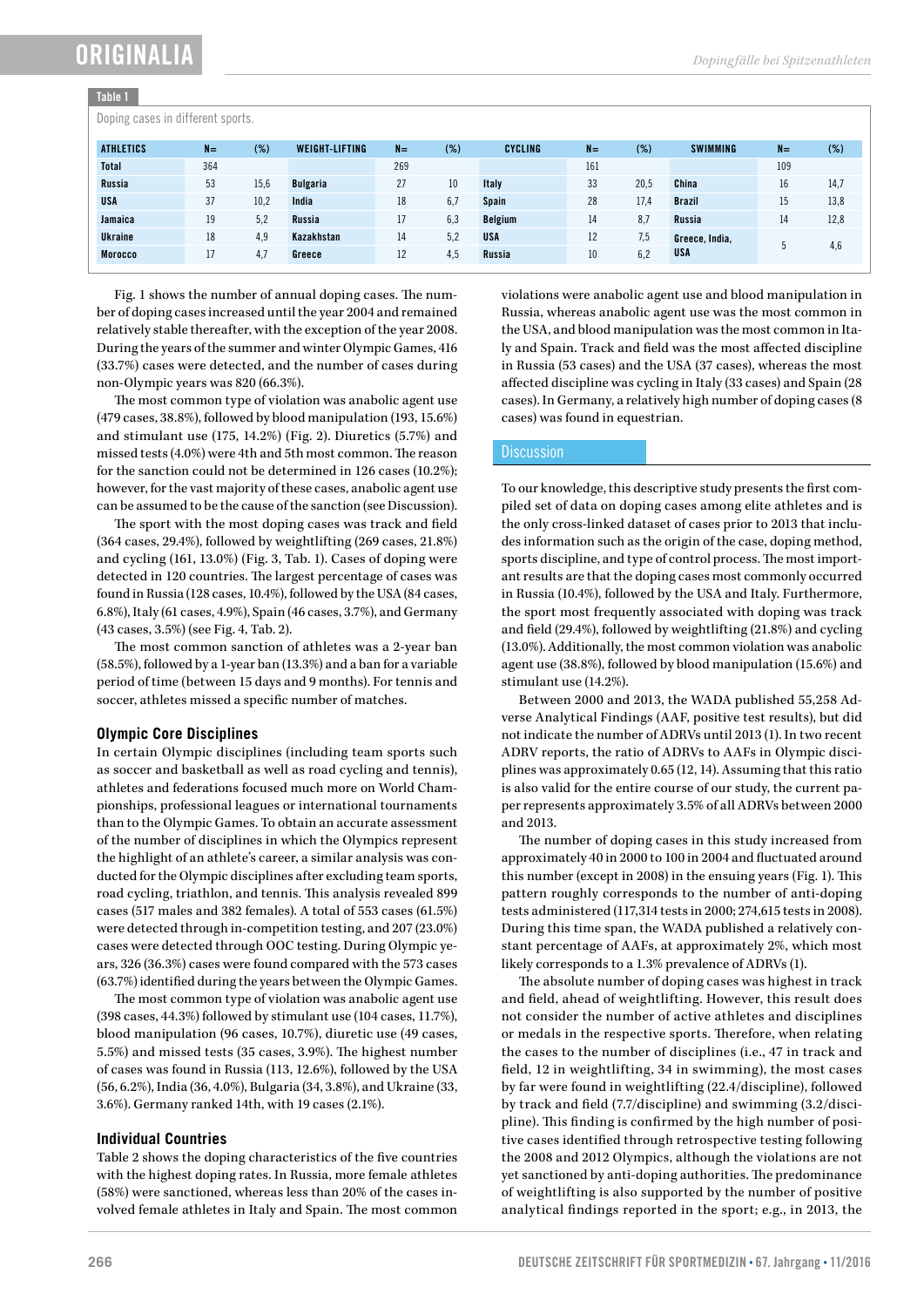#### Table 2

Doping information on individual countries. OOC-tests 2013=out of competition tests conducted in 2013 by the respective national anti-doping authorities (11).

|               | <b>CASES</b><br>(NUMBER) | $SEX$ (%)   |               |                        | <b>MANIPULATION (NUMBER OF CASES)</b> |                   |                  |                    |  |  |  |  |
|---------------|--------------------------|-------------|---------------|------------------------|---------------------------------------|-------------------|------------------|--------------------|--|--|--|--|
|               |                          | <b>MALE</b> | <b>FEMALE</b> | <b>ANABOLIC AGENTS</b> | <b>BLOOD</b><br><b>MANIPULATION</b>   | <b>STIMULANTS</b> | <b>DIURETICS</b> | <b>CANABINOIDS</b> |  |  |  |  |
| <b>Russia</b> | 128                      | 42,2        | 57,8          | 31                     | 35                                    | 15                | 8                |                    |  |  |  |  |
| <b>USA</b>    | 84                       | 76,2        | 23,8          | 32                     | 12                                    | 10 <sup>°</sup>   | 4                | 12                 |  |  |  |  |
| Italy         | 61                       | 88,5        | 11,5          | 13                     | 23                                    | 11                | n                |                    |  |  |  |  |
| Spain         | 46                       | 80,4        | 19,6          | $\sim$<br>b            | 25                                    |                   |                  | $\Omega$           |  |  |  |  |
| Germany       | 43                       | 69,8        | 30,2          | 15                     |                                       | 4                 |                  | 4                  |  |  |  |  |

|               | DISCIPLINE (NUMBER OF CASES) |                |                   |                          |                 |                    |                   |                              | <b>CONTROL</b><br>(NUMBER OF CASES) |                  |  |
|---------------|------------------------------|----------------|-------------------|--------------------------|-----------------|--------------------|-------------------|------------------------------|-------------------------------------|------------------|--|
|               | <b>ATHLETICS</b>             | <b>CYCLING</b> | <b>SKI NORDIC</b> | WEIGHT<br><b>LIFTING</b> | <b>SWIMMING</b> | <b>TEAM SPORTS</b> | <b>EQUESTRIAN</b> | $IN -$<br><b>COMPETITION</b> | <b>OUT OF</b><br><b>COMPETITION</b> | 2013<br>(NUMBER) |  |
| <b>Russia</b> | 53                           | 10             | 18                | 17                       | 14              | 4                  | $\mathcal{P}$     | 55                           | 33                                  | 7497             |  |
| <b>USA</b>    | 37                           | 12             |                   |                          | b               | 13                 | 0                 | 46                           | 19                                  | 4604             |  |
| Italy         |                              | 33             |                   |                          | 4               | 16                 | 0                 | 37                           | b                                   | 1306             |  |
| Spain         | 4                            | 28             |                   |                          | $\Omega$        |                    | 0                 | 31                           | 8                                   | 77               |  |
| Germany       |                              | ۵              |                   |                          |                 | 10                 | 8                 | 25                           | 15                                  | 6795             |  |

proportion of cases in weightlifting (3.4% out of 8553 tests) was greater than those of cycling, track and field (1.2% each) and swimming (0.8%) (10).

Most ADRVs (38.8%) referred to anabolic substance use (36.2%, anabolic steroids; 2.6%, clenbuterol); however, this rate is lower than the percentage indicated in the recent WADA 2014 Anti-Doping Testing Figures Report (48%) (13). This discrepancy is most likely due to the fact that this study includes 126 cases in which the cause of the sanction is unknown, particularly in weightlifting (91). Because anabolic steroids are the predominant pharmaceutical drug used in weightlifting (84%), the percentage of cases in this study that involved anabolic agents should correspond to the numbers published by the WADA for the entire population (13).

The percentage of cases of stimulant and diuretic use was similar to the numbers identified in recent WADA reports, whereas the incidence of blood manipulation (15.3% overall; 12.1% for erythropoietic stimulating agents (ESAs)) was higher than those in the entire population (1.2% ESAs in 2013; 1.8% ESAs in 2014) (9, 13). Therefore, we suggest that the proportion of blood manipulation among elite athletes is several times higher than that in the entire population of tested athletes.

Our country-specific results are consistent with two recent WADA reports, in which Russia had more cases than Turkey  $(n=144)$  and India  $(n=90)$  as well as Italy  $(n=125)$  in 2013 and more than Italy (125) and India (n=96) in 2014, with 184 and 148 cases, respectively (12, 14). Surprisingly, a high proportion of the sanctioned athletes in Russia were female (58% overall; 74% in track and field), which contrasts with the finding of fewer sanctioned female athletes in other countries, particularly in Italy and Spain. This difference might be partially explained by the higher proportion of female athletes from Russia at the Olympic Games, which in turn might be a result of certain sociocultural and structural factors. Conversely, the low proportion of female cases in Italy and Spain might be due to the popularity of sports such as cycling, which is practiced by more male athletes in those two countries.

To evaluate the number of doping cases in different countries, the number of doping controls and the type of control process, i.e., in-competition or OOC tests, as well as whether the athletes were tested by an own national or by an international authority must be considered. Unfortunately, the last point can-

not be exactly assessed by official statistics. For a rough measure of national controls, we therefore consider the number of OOC-tests of the respective national anti-doping authority. In recent years, individual countries and federations have shown very different behaviors regarding anti-doping issues, and OOC tests were introduced with temporary differences, likely leading to distortions of our results. Assuming that athletes from different nations are similarly controlled during international events, OOC tests of national anti-doping agencies gain importance. For instance, in 2013, most OOC tests were performed in Russia and in Germany, while far fewer tests were conducted in the USA , Italy and Spain (see Tab. 2) (11). Thus, it seems possible that the high number of Russian doping cases is partly due to the high number of OOC tests and that the number of cases underrepresents the doping practices in Italy and especially in Spain. On the other hand, the McLaren report clearly demonstrates a manipulation of positive test results in Russia which hints to a possible inefficiency of national anti-doping controls (15). In Russia, the number of doping cases was equally divided between anabolic substance use and blood manipulation, whereas the majority of the cases in the USA and Germany involved anabolic substance use. Bulgaria was unique in that at least 27 cases of anabolic steroid use occurred in weightlifting, representing ≥10% of the violations in this sport (Tab. 2). The majority of the cases in Italy and Spain involved blood manipulation, and this finding can be attributed to the high doping rate in professional cycling and the leading role that these countries play in this sport. Furthermore, 43% of all cases involving sanctions for blood manipulation occurred in Russia, Italy and Spain, whereas the total proportion of doping cases in these three countries was "only" 19%. Therefore, these countries can be considered as hot spots for blood manipulation.

In Russia and the USA, the highest proportion of ADRVs was found in track and field, especially during Olympic years. The mean number of ADRVs in Russian track and field athletes was 33 in the four Olympic and 20 in the nine non-Olympic years (for the USA, this number was 16 in Olympic and 21 in non-Olympic years). The resulting ratio of ADRVs between Olympic and non-Olympic years was 4.1 for Russia and 1.9 for the USA. It is unclear whether this ratio is the result of providing more effective target testing or systematic doping programs for the Olympic Games. Given the numerous positive results obtained